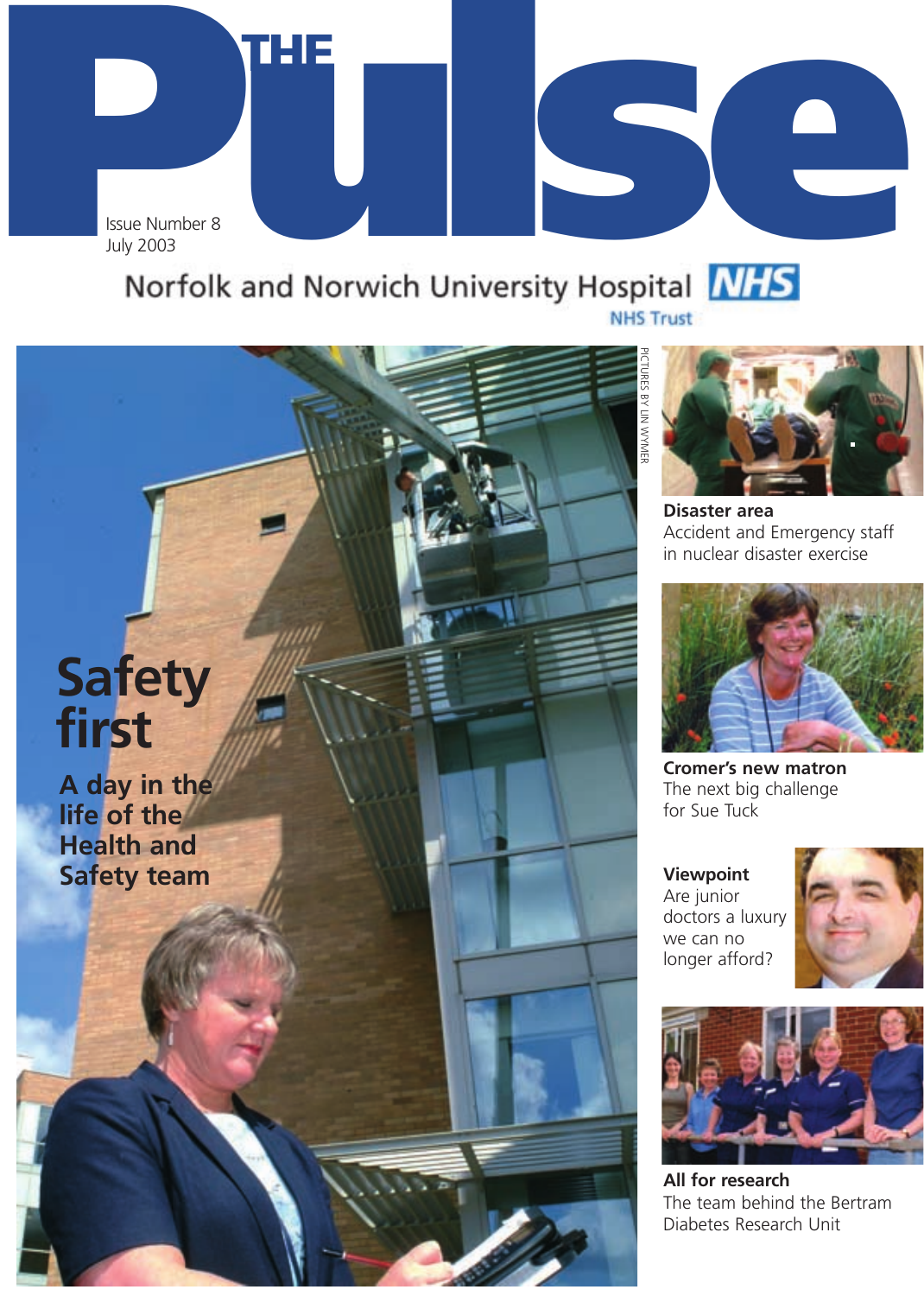#### **First for X-rays?**

Your article about digital X-Rays (*The Pulse*, May) reminded me of a story I came across while researching the history of Cromer Hospital. It seems we were in the forefront of X-ray technology in



1895, just as we are today. According to the report by Dr Dent, a Cromer doctor, a patient from **Overstrand** called Laurence Reynolds was

shot in the head in 1895 and taken to Cromer Hospital, where he lay unconscious for three weeks. He was taken to the Norfolk and Norwich Hospital to see Dr Johnson Taylor "the eminent eye specialist", who located the position of the bullet using X-Ray equipment "specially sent to him from Germany".

Dr Johnson Taylor subsequently presented a paper to the London Medical Society explaining details of the case.

## **LETTERS WRITE TO SUE JONES, EDITOR, COMMUNICATIONS TEAM, NNUH**

Although the patient's vision was damaged, he apparently went on to make a good recovery and was still alive in 1932 at the age of 76.

Was this really "the first time X-rays were used in England"? I would be pleased to hear from anyone who can verify Dr Dent's claim.

> *Brenda Stibbons Telephonist, Cromer Hospital*

#### **Motorbike madness**

Parking is a sensitive issue for many car drivers at NNUH, but what about motorcyclists? The motorcycle bays are situated on the main access road to NNUH, near the Plaza, and it is extremely hazardous trying to manouvre in and out of these bays safely if you ride anything larger than a scooter. You either have to pull into the oncoming traffic and paddle backwards into a bay or, more dangerously, ride into a bay then paddle out into the oncoming traffic when going home.

If this was a car park we would not be expected to reverse out onto a road, so why should motorcyclists have to do it?

*Mark Fowler, Clinical Engineering*



## **Smile please**

Remember when you take that call, an answer is all they need It may not be what they want to hear, but hopefully you will succeed

Don't treat them like the enemy, they may just need a friend Give them all the help they need and hopefully that's the end

It does not cost you money and it doesn't take much time Just try to be calm, polite and friendly And don't forget to smile.

> *Fran Fulton Patient Services*

## A year in Brittany

**'YOU'RE CERTAINLY** brave doing this

Since then savoured the most meals out of practically nothing. Our with fresh eggs, potatoes, milk and lettuces and we return the favour by helping with the potato harvest.

rebuilding the old house, parts of which have remained untouched since 1647.

If Monsieur or Madame Nasty do them. Each week we find a small



planning to serve cream teas on the 0033 296 215675 if you're heading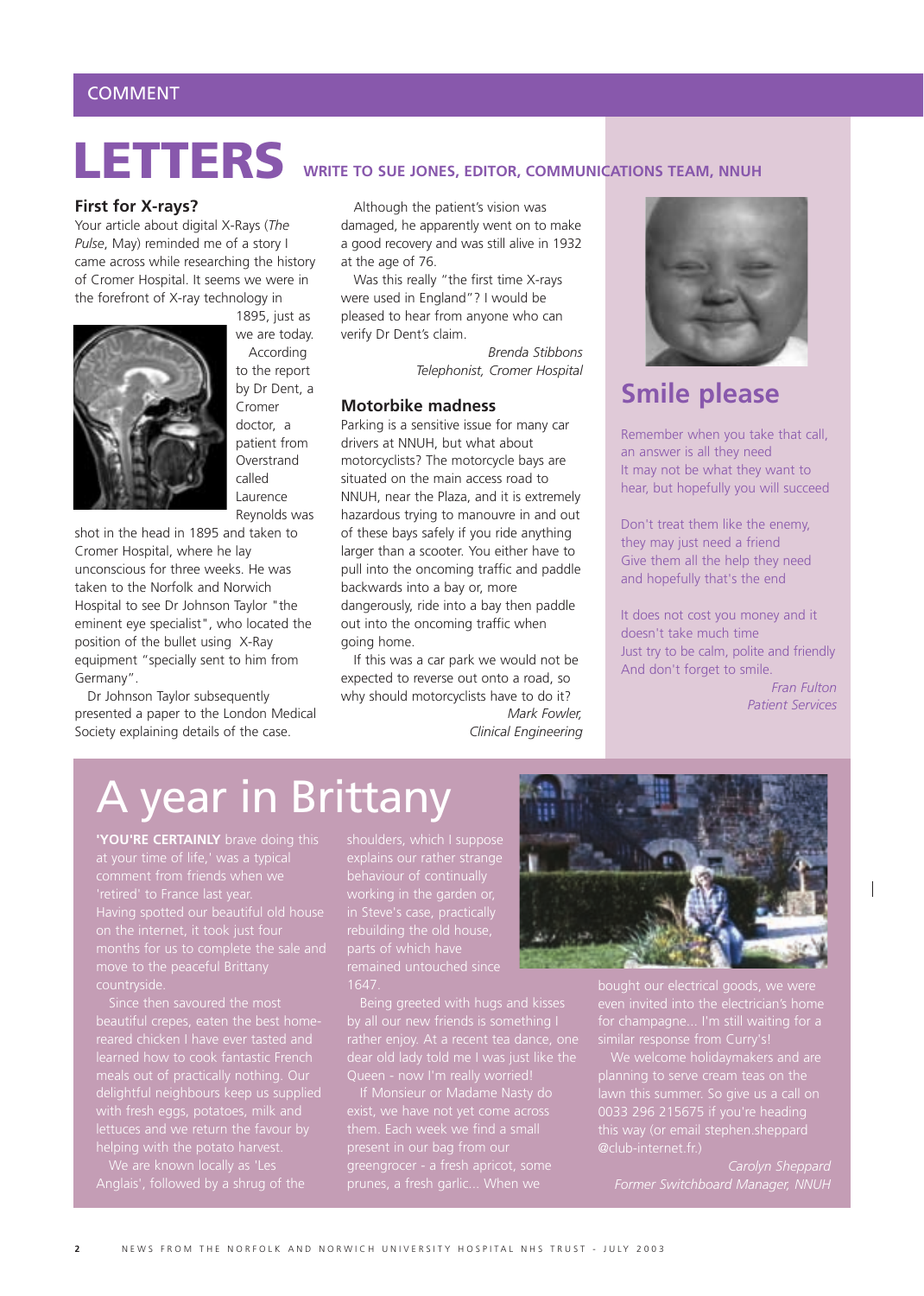#### NEWS ROUND WELCOME AND A SERVICE SERVICE SERVICE SERVICE SERVICE SERVICE SERVICE SERVICE SERVICE SERVICE SERVICE



**AN EVERYDAY** *story of life in A&E? Well not quite... this picture was taken as part of Exercise Dimming Sun, a major regional disaster exercise co-ordinated by the British and US military.*

*The A&E staff were put through their paces in a joint decontamination exercise with the East Anglian Ambulance NHS Trust. Wearing special protective suits, they were required to decontaminate and treat eight 'casualties'*

## **LETTERS (continued)**

#### **No axe to grind?**

We were incensed by Michael Ranson's Viewpoint (*The Pulse*, May). He claims he has "no axe to grind" but his article does

not support this.

If, in the Improving Working Lives survey, staff commented negatively on working conditions such as the lack of natural light and staff restrooms, it



seems likely that these problems do exist and may not be fully appreciated by a volunteer who is presumably able to choose the number of hours he spends in the hospital.

Why have you considered it appropriate to publish Mr. Ranson's bigoted views? We found his comments on Americans. the obese and the "paid lackeys" of the Trust (we assume the latter refers to

*Another two 'casualties' presented themselves at the public entrance of A&E and*

*to nuclear material.*

*were redirected by a security guard to the 'dirty' zone in the ambulance bay.*

*Military personnel observed the exercise along with the emergency planning lead for the ambulance trust, Dave Kerry, and our own emergency planner, Bob Atkinson.*

Trust employees) totally unacceptable. *Gillian Arasteh and Joanne Keeble, Rheumatology* 

**Editor's note** *The 'Viewpoint' column (see page 11 in this issue) is an opportunity to express a personal opinion and does not necessarily reflect the views of the Trust or its staff*

#### **Why so negative?**

Having worked for Laing for the whole of the NNUH construction period, I agree with Melissa Blakeley's Viewpoint (*The Pulse,* March) about the negative press coverage following the move. Nowhere is there any mention of the early completion, the super new accomodation or the very positive reaction I hear locally from patients.

Would anyone like to return to the hotch-potch of buildings near the city centre? There seems to be some prejudice in the Press which forbids any celebration of this huge achievement by contractors and hospital staff together. Keep up the good work!

> *Keith R.Good Aylsham*

## Our patients are what really count

**THE TRUST** has recently published its action plan following the review by the Commission for Health Improvements (CHI) of our Clinical Governance arrangements.

This is a very important document which commits the Trust to a significant programme of work, centred around ensuring that we deliver patient care consistently to the highest possible standards.

There is a great deal of good work already going on in the Trust in this area, as illustrated in this issue of by our health and safety team. The key part of



our action plan is that we intend to build on the good work already established and to ensure that the whole organisation can learn and benefit from it.

Firstly, therefore, we will give guidance to clinical directorates covering each of the seven 'pillars of governance' - Patient and Public Involvement, Clinical Audit, Clinical Effectiveness, Use of Information, Risk Management, Education and Training and Staff Management.

Secondly we will put in place reporting arrangements to ensure that we share good practice and lessons in one area to all other parts of the Trust.

Regular reports will go to the Trust Board on progress with a quarterly review by the Strategic Health Authority.

Finally, as an update on the Medical School I am pleased to report that the first major specialty-based teaching unit has been completed successfully.

The Locomotor unit involved around 80 medical students spending five weeks in Orthopaedics and Rheumatology. Many thanks to all who made this such a success and I look forward to continuing developments in this exciting new venture.

Stehn Day

STEPHEN DAY Chief Executive, Norfolk and Norwich University Hospital NHS Trust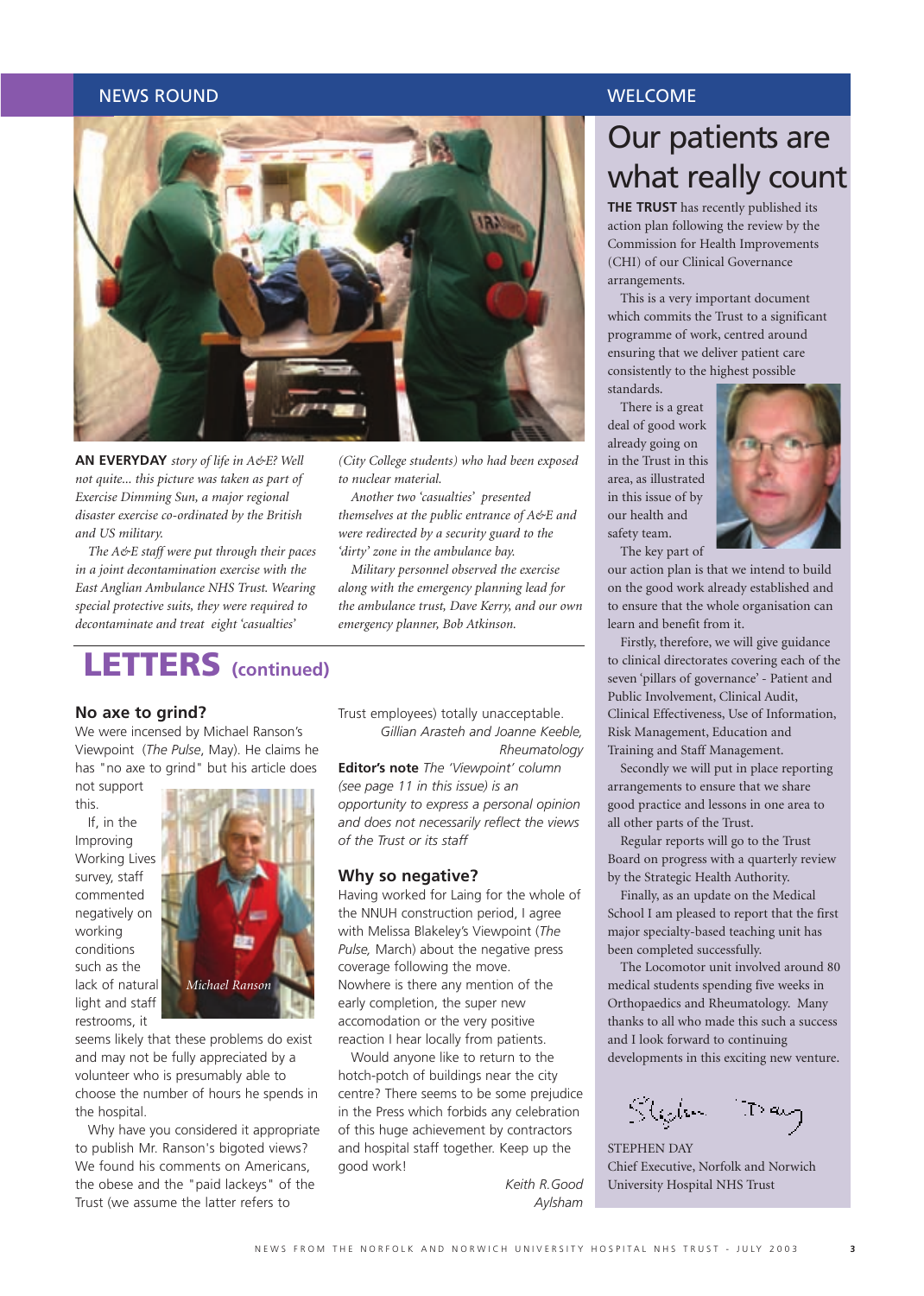#### **Norfolk and Norwich University Hospital**

#### **Colney Lane, Norwich, Norfolk NR4 7UY Tel: 01603 286286**

Website: www.nnuh.nhs.uk **Restaurant** 

West Atrium Level 1, open daily 7am-2.30am **Coffee bars** 

Outpatients West and Outpatients East, open Mon-Fri, 9am-5pm Plaza (East) open Mon-Fri, 8am-6pm Saturday 10-4pm

#### **WRVS shops**

East Atrium, open 8am-8pm Mon-Fri, 10am-6pm weekends; Plaza (West) open 7am-8pm Mon-Fri, 8am-6pm weekends

**The Stock Shop** (ladies' fashions): 9am-5.30pm Mon-Friday, 12-5.30pm Saturday **Serco** (for housekeeping, porters, catering and maintenance). Call ext. 3333 **McKesson** (for telephone / computer faults)

Call #6464 **Security** Call ext. 5156 or 5656

#### **Reception areas**

East Atrium Level 1: ext. 5457 or 5458, West Atrium Level 1: ext. 5462 or 5463 Outpatients East Level 2: ext. 5474 or 5475, Outpatients West Level 2: ext. 5472 East Atrium Level 2: ext. 5461

#### **Car parking**

For information about permits, call Site Services on ext. 5789

#### **Bus services**

Enquiries/ complaints: 01603 620146 fec.norwich@firstgroup.com

#### **Cycle sheds**

West (near staff entrance) and East (near A&E). Keys available from Patient Services **Bank** 

Cash dispenser in East Atrium Level 1 **Chapel**

Open to all. For details of services and to contact the Chaplains, call ext. 3470

**Sir Thomas Browne Library**  Mon, Wed, Thurs: 9am - 5.30pm, Tues: 9am - 8pm, Fri: 9am - 5pm

#### **Playscheme**

At Blackdale Middle School during school holidays for the children of Trust staff. Contact Debbie Sutherland on ext. 2202

#### **Cromer Hospital Mill Road, Cromer NR27 OBQ Tel: 01263 513571 Restaurant**

7.30am-1.30pm, 2-3.45pm, 5.30-7pm

At **Norwich Community Hospital,** Bowthorpe Road, Norwich NR2 3TU, Tel: 01603 776776: Breast screening, Health records library, Diabetes Research, Pain Management

At **Aldwych House,** Bethel Street, Norwich, NR2 1NR. Occupational Health (ext.3035): Outpatient Appointments, Clinical Governance, Training and some of Nursing Practice

• **The Norwich Central Family Planning Clinic** is based at Grove Road, Norwich NR1 3RH. Tel: 01603 287345.

#### INFO NEWS ROUND

## Txt 2 rmnd U

The children's department is pioneering a scheme to remind patients of their appointments by text message. The threemonth trial has been developed by the IT team in partnership with the Government's Office of the e-Envoy.

Last year, 30,000 patients failed to show up for outpatient appointments and 600 for in-patient treatment. Missed appointments cost the Trust around £1.5 million a year and mean that many others on the waiting lists are missing out.

Patients and their carers will be asked for their mobile phone numbers but there is no obligation to take part in the scheme and the numbers will not be passed on to anyone else.



## Stepping out for skin cancer



**HATS OFF** *to the Dermatology staff who walked through the night to raise £2,500 for research into skin diseases. Consultant dermatologist Dr Nick Levell (*pictured centre*) who walked all the way from Cambridge to Norwich, said: "Skin cancer is sadly one of the fastest growing diseases in this country. More research is needed and we also want to raise the profile of skin conditions generally."*

*If you would like to contribute to this appeal, please make cheques payable to the British Skin Foundation and send them to Nick Levell in Dermatology.*

#### **WELCOME**

...to **Dr Silice Schelenz,** consultant microbiologist, who joined the Trust on 12 May 2003.

The Cancer Network has also announced two new appointments: **Rebecca Driver** is the new lead manager and **Maggie Parsons** the lead nurse

#### **FAREWELL**

...to the following staff who have left the Trust since 1 May 2003:

**Margaret Press**, a nursing auxiliary on Hethel Ward, after 28 years' service **Wendy High,** Pharmacy assistant, after 24 years

**Christina Woodcock,** nursing auxiliary on Holt Ward, after 24 years **Diane Evans,** Physiotherapy Assistant, after 23 years

#### Natalie wins bursary

**EIGHTEEN** *year old Natalie January has become the first UEA medical student to benefit from the £1,500 Lubbock Bursary*

*awarded by the Norwich Medico-Chirurgical Society. Natalie, who wrote an essay in support of her application, now plans to give up her Saturday job*



*at Boots and spend more time on her studies.*

*The new bursary is named after Dr Richard Lubbock, one of the N&N's first physicians whose grandson, also named Richard, founded the Lubbock Medical Society in Norwich in 1858.*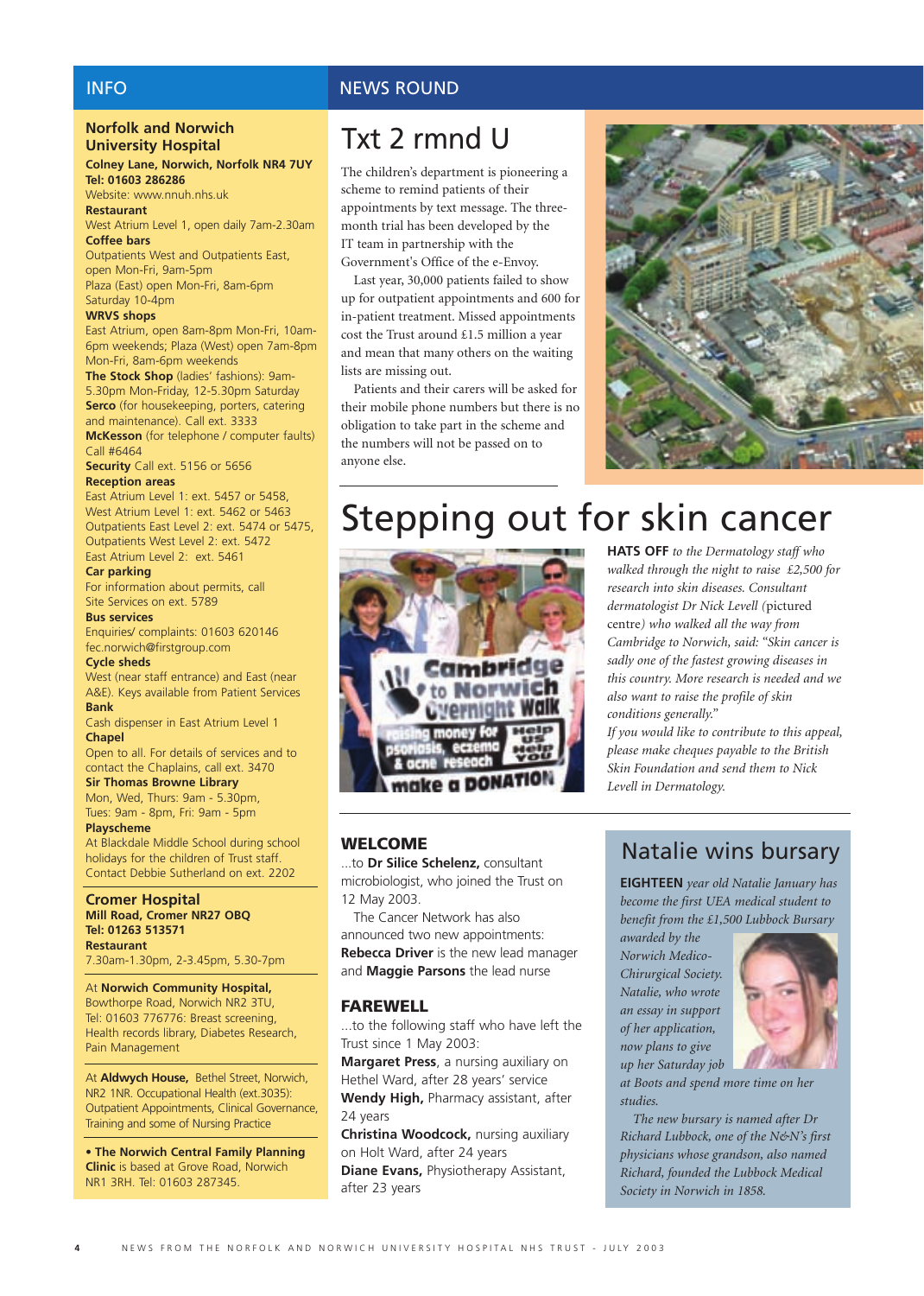

*You may not recognise the old N&N but work on the site continues apace, as this aerial photograph by Mike Page shows. The new Persimmon Homes development will include 510 new homes, the first of which could be ready to move into before Christmas.*

*Next to be demolished (in July) will be the main ward block and the maternity block, although there will be no Big Bang demolition - instead the tower blocks will be 'nibbled down' bit by bit.*

*Windsor House, Brunswick House, Alexandra House, Leicester House and the clock tower will all be refurbished, as will parts of NANIME. The wings on either side of the clocktower will be rebuilt but the towers at each end will stay. The old chapel will become a community centre and the fish pond outside Leicester House will also remain where it is.*

*As part of the new development, Bignold School will get a new playing field and Wessex Streeet will become a cul de sac. A new health centre will also be built nearby.*



## The truth about HRT

**A MENOPAUSE** Research Unit has been set up at at NNUH to study the effects of hormone replacement therapy on women's quality of life, including sex.

The project is being led by consultant obstetrician and gynaecologist Edward Morris (*pictured above right*), with obstetrician and gynaecologist Richard Warren (*above left*) providing the clinical lead. It's part of a Europe-wide study to compare the effects of two well-established HRT drugs, Kliovance and Livial, on menopausal patients over the next two years.

At least 20 women who are already period-free and post-menopausal are needed to take part in the confidential and

randomised trial, which is sponsored by the pharmaceutical company NV Organon. For 12 months the volunteers will be asked to take one or other of the above HRT drugs.

They will have regular and thorough health checks and will be monitored every three months. In addition, they will be required to fill in questionnaires and keep a regular diary of their menopausal symptoms. Expenses will be paid for all those who take part and, once the study is completed, it will be published in a leading medical journal.

Anyone who is interested in taking part in this study should contact Mr Edward Morris at the NNUH.



### Sarah wins Gooch Prize for cancer work

**SARAH ADDISON**, a 30 year old research fellow in General Surgery, has won the prestigious Benjamin Gooch Prize for her investigations into bowel cancer.

In a collaborative project with the UEA's Gastrointestinal Research Laboratory and the department of Gastroenterology at the NNUH, Sarah has been using prostaglandin E2 to investigate how cells in the colon communicate. Significantly, cell-to-cell messages appear to be corrupted in tissue derived from patients at risk of colon cancer.

"At first we thought the results were a one-off but the same phenomenon appeared in the majority of cancer patients and sometimes in those with a family history of bowel cancer.

"The next stage is to look at which receptors switch on this response, then we can use drugs to try to block the receptors and restore the organised signal. Given more funding, in about five or ten years time we may well be talking about preventive treatment for cancer of the bowel."

Sarah says the breakthrough is down to scientists in the UEA's gastro-intestinal research team, headed by Dr Mark Williams, who have developed a unique method of isolating colonic 'crypts' from biopsy tissue samples.

Sarah joined NNUH three years ago as a senior SHO and took on the research work to help her on to the next stage of Spr rotation. "I was not very enthusiastic at first because I missed the patients. But this work is so exciting I can't stop talking about it!"

She is now moving on to to take up a registrar's post in the West Midlands.

• *Runners up for the Benjamin Gooch Prize were Dr Joseph De Bono, Dr Giles Cheeseman and Dr Caroline Hing.*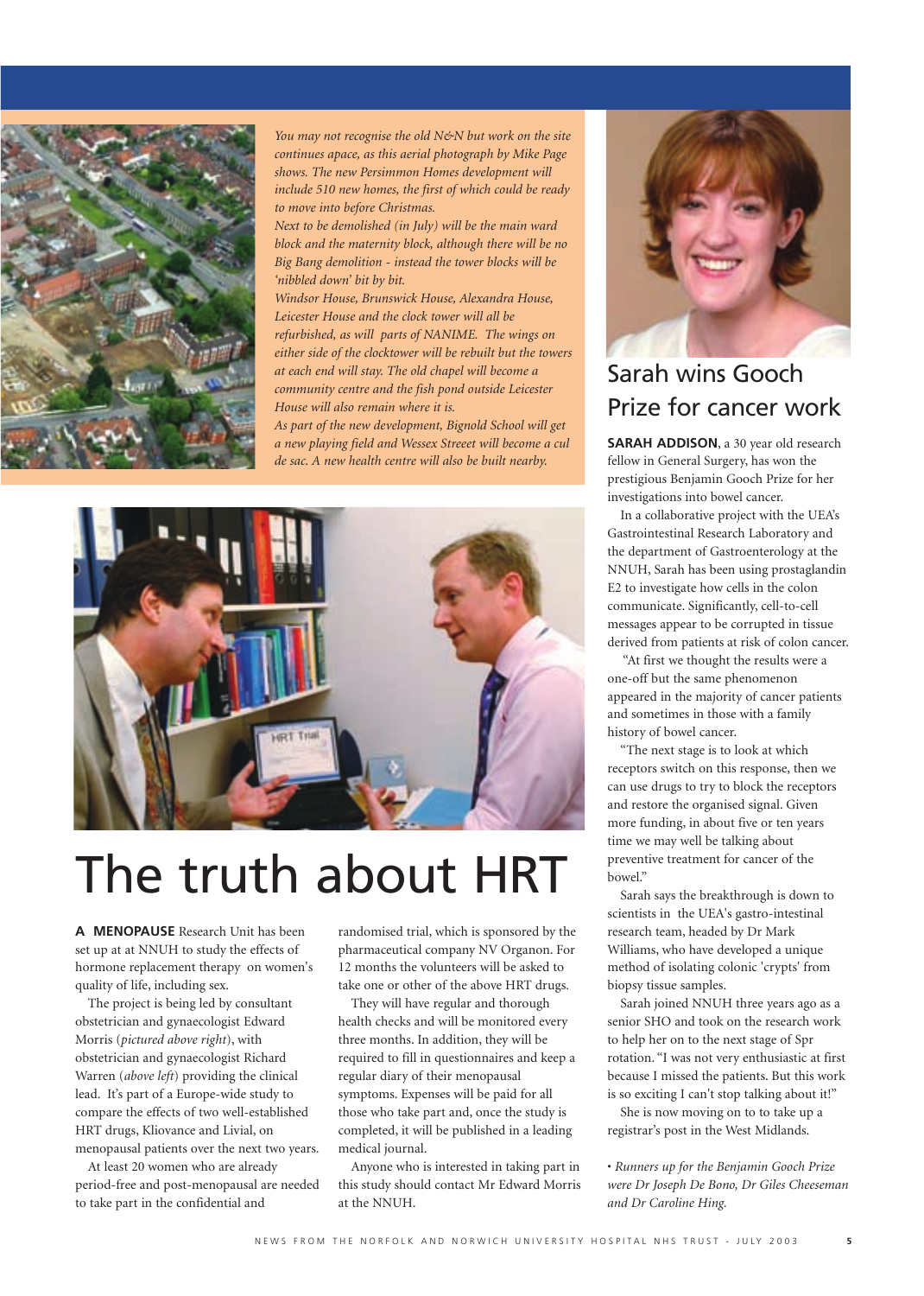#### INSIDE STORY

*Looking for accidents waiting to happen is all part of the job for* **Lynne Ainge** *and her team of health and safety advisers. Here she describes a typical day in their working life*



**8am** Our first call of the day is from theatres, where staff have requested an emergency training session on a new electric profiling bed. The beds have been a fantastic innovation - they've made a huge difference towards reducing the number of back injuries sustained by staff - but this one is a prototype so it's still under review. Luckily the manufacturers have listened to our concerns and they are making a number of design changes to comply with our requests. When the new models are delivered they will be much simpler to operate.

Another example of co-operation across different departments was the use of the small mechanised platform used by Serco's window cleaners and maintenance workers. There were safety risks involving the movement of the machine in a busy thoroughfare - we had to make sure there were guidelines in place to protect both patients and staff.

**8.30am** I join the Fire Safety Officer, Serco's Waste Manager and the Trust's Dangerous Goods Safety Adviser to carry out a routine inspection of Level 3, East Block. On our rounds we spot a broken fire door, a missing ceiling tile and an unlabelled sharps bin left on the floor of the waste hold room, these issues are reported to the relevant people at the time. Otherwise all seems reasonable.

**11am** Check on emails and phone



messages…. Most queries can be dealt with straight away but for some I'll need to refer to our extensive database. Thank goodness for new technology - before the internet I would have to search through more than 40 CDs to find the information I need!

**12.30** Catch up with the rest of the H&S team over lunch… After dealing with the bed problem, my colleague Janis Baugh has spent the morning organising the handling of a bariatric patient (weighing more than 25 stone). Staff can cope with most eventualities but we are often called in to advise on the correct equipment to use for these patients.

Steve Martin, our expert on inanimate object handling, has been advising staff on storing and lifting heavy objects. He tailors the training sessions according to individuals' needs - it's a great way to get

**"Hospitals possibly have more potential hazards than any other workplace. We advise about the risks and draw attention to the legislation designed to protect both staff and patients"**

them involved. Yes, his jokes are terrible, but they do help to lighten the atmosphere…

Mark Hughes, the fourth member of our team, can't be with us today as he's taking his NEBOSH Health & Safety Diploma examinations. He was feeling very nervous, so fingers crossed that all goes well.

**1pm** Lunch is abandoned when my bleep goes off and I discover there's been a fire in a waste bin in one of the public toilets. The blaze is extinguished by one of the fire safety team, but the bin has melted and there's a puddle on the floor in the corridor. I make sure it's cleared away before patients are allowed back in - we don't want a broken leg to add to the fire!

**2pm** Pick up a sandwich to take back to the office where I work on my report for the next H&S committee. Mark has sent me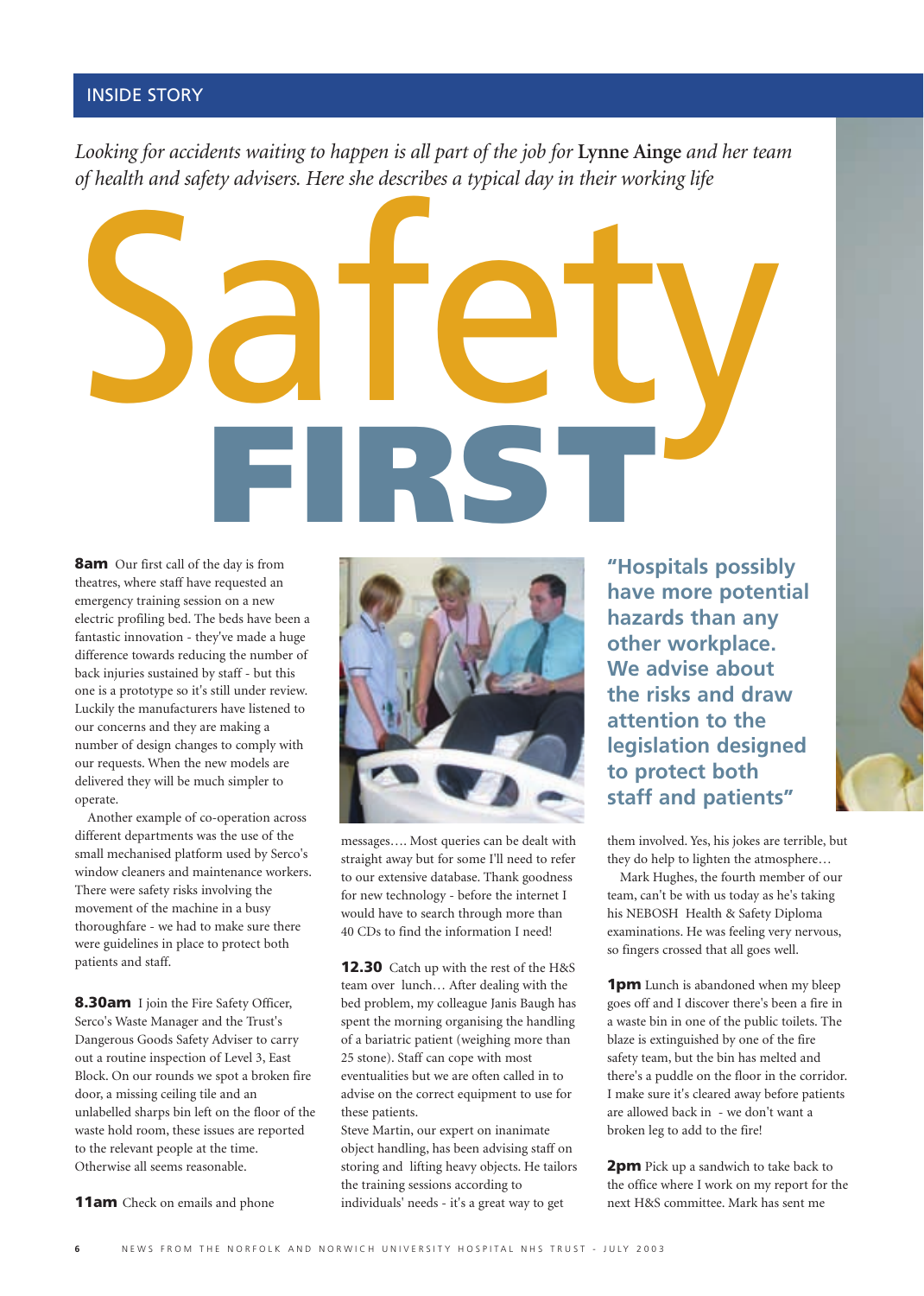

## Reported incidents

**LAST YEAR** the most common reported incidents involving staff came under the following categories:

- Accidents with needles and sharps **194**
- Physical or aggressive attacks **146**
- Struck against something **109**
- Slips, trips and falls **105**
- Patient lifting **104** (down from 119 in 2001)
- Struck by moving object **55**
- Lifting objects **50**
- Cut with sharp material **47**
- Exposure to potentially dangerous substance **10** A programme of staff training and waste awareness days have done a great deal to raise the profile of Health and Safety issues in the Trust.

If you have any concerns you would like to bring to the team's attention, contact Lynne Ainge on ext. 5407.







details of all reportable incidents over the last two months and I check on what's new from the HSE and Medical Devices Agency websites.

**3pm** Off to Eye Screening, where office staff have concerns about lighting and ventilation. My light meter shows a low reading over the desks so I will recommend extra task lighting and ask Serco to investigate the ventilation problem. The Trust may be able to provide an electric fan.

**4pm** Make a note for Mark to go out with the community midwives to see if their lone working arrangements are satisfactory.

As a team, we are constantly trying to improve our standards and fortunately this has been recognised with our recent Gold Award in the RoSPA Occupational Health and Safety Awards, 2003.

Hospitals possibly have more potential hazards than any other workplace. We advise people with regard to risks and draw attention to the legislation designed to protect both staff and patients

**5.15pm** After finishing my report, I head home. It's an occupational hazard that everywhere I go I see accidents waiting to happen… luckily I have a good sense of humour and manage to 'switch off' when I step outside the hospital grounds. Otherwise I'd never get any sleep!

*Raising awareness of health and safety issues is an important part of the job for Lynne Ainge (pictured right and top right) and the rest of the H&S team, including Janis Baugh (opposite page) Steve Martin (above), and Mark Hughes (above right)*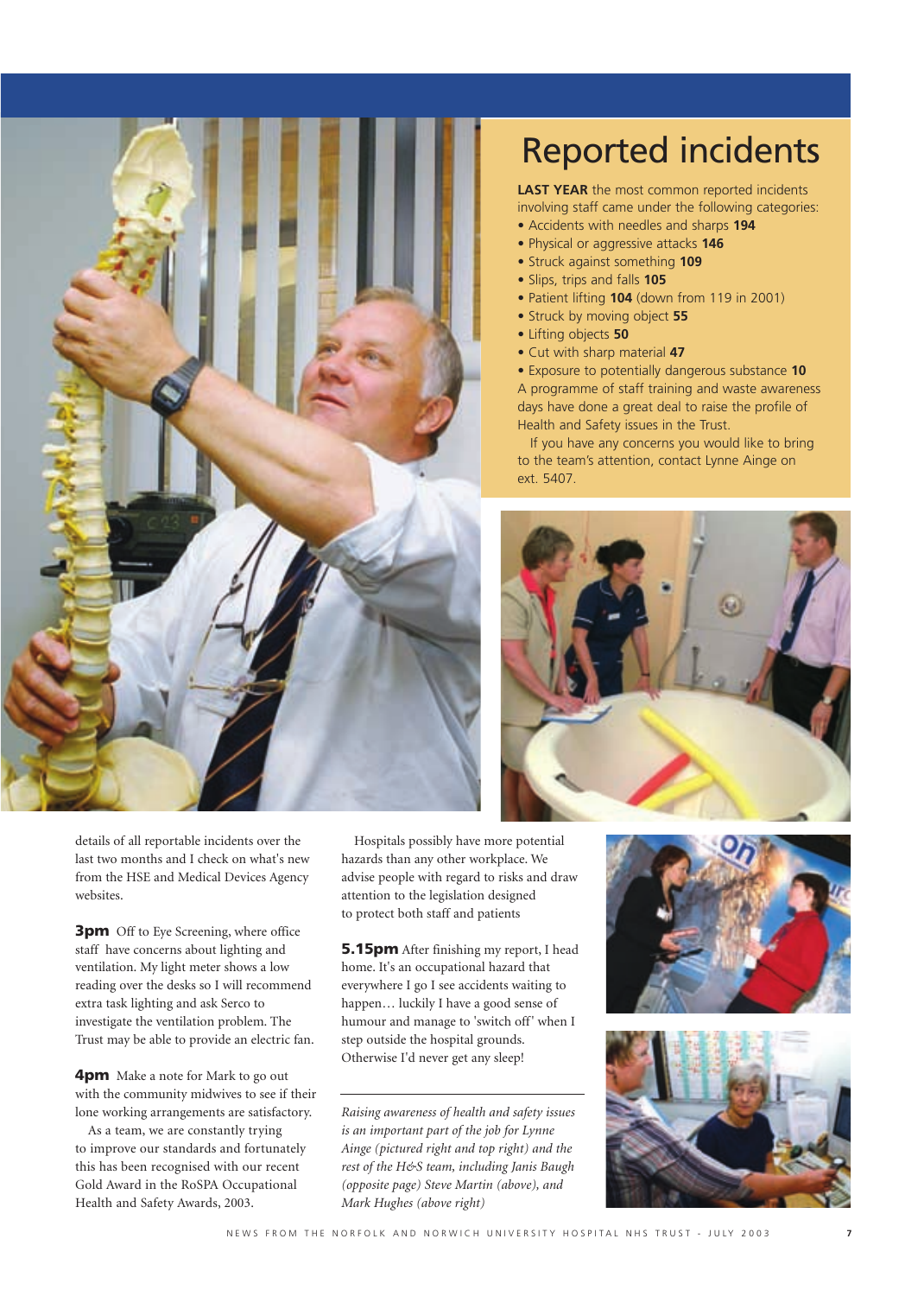# Looking into

*The Bertram Diabetes Research Unit is contributing to a number of research projects, including studies into genetic factors in diabetes and the links between diabetes and coronary heart disease. Sister* **Kerrie Self** *and consultant physician* **Mike Sampson** *explain the role of the Unit* 

**SINCE 1995,** a total of 63 research studies have been carried out into diabetes in Norwich - most of them involving patients with Type 2 diabetes, the kind that develops later in life.

About half these studies have been undertaken in collaboration with colleagues in academic institutions across the UK; the rest are clinical trials involving new therapies for diabetes and its complications.

The team is currently working with the UEA's School of Biological Sciences to find out how diabetes might increase the risk of coronary artery disease, causing a heart attack, and with colleagues at the Institute of Food Research (IFR) in Norwich to see how immune cells involved in the development of circulatory disease behave in people with diabetes.

This collaborative work with UEA and the IFR has been supported recently with £300,000 funding from the Norwich and Norfolk Diabetes Trust and by the commitment of Core Strategic Funding by IFR to diabetes and cardiovascular disease research. It is complemented by collaboration across the UK in this area.

Other studies are clinical trials involving new insulins and insulin delivery systems, new oral therapies for Type 2 diabetes, treatments to reduce the cardiovascular complications of diabetes, and treatments to reduce the risk of retinal and renal complications of diabetes.

The research unit is also one of only five centres in the UK involved in a research project to try to identify the genes responsible for diabetes. Willing patients

and their families - along with healthy volunteers - are invited to take part in these studies to help create one of the largest collections of DNA samples in the world.

Although the blood samples are sent away for further analysis and patients do not directly benefit from these research studies, it is hoped the work being done worldwide will lead to better knowledge of the disease and, eventually perhaps, a cure.

Local research into diabetes and pregnancy is also a growing area. Diabetes consultant Dr Rosemary Temple runs one of the largest clinical diabetes and pregnancy services in the UK, along with Miss Katharine Stanley, and has been undertaking clinical research into the outcomes and the development of complications in pregnancy among women with diabetes.



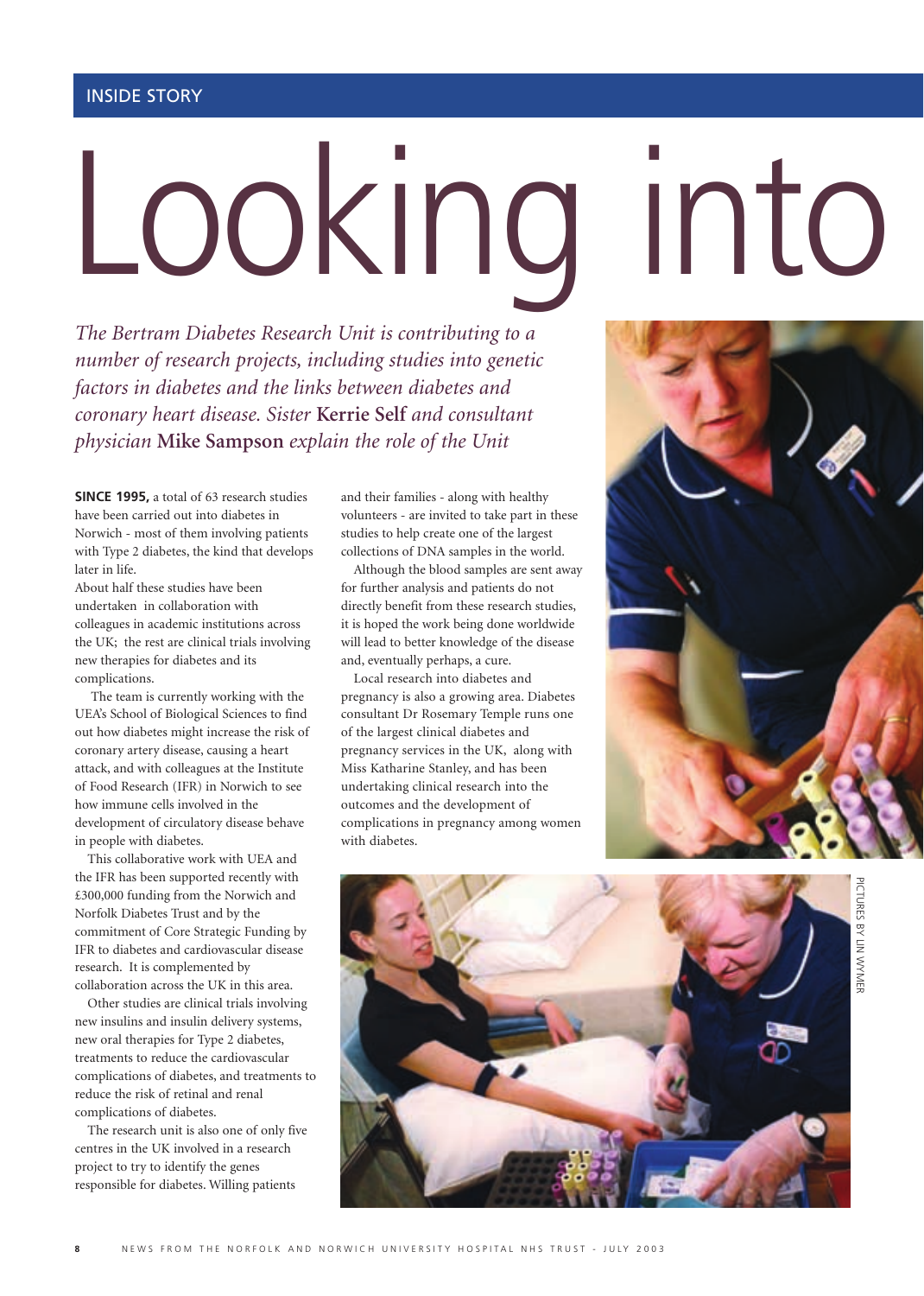# diabetes

**PROJECT CO-ORDINATOR** *Kerrie Self (pictured left), who manages the Bertram Diabetes Research Unit, is grateful to the many patients and volunteers who take part in the studies. "We rely on their co-operation and on the funding we receive from sources such as the Norwich and Norfolk Diabetes Trust and various academic institutions," she says.*

*"There is still a surprising amount of ignorance about diabetes. For instance, it is not generally known that a healthy lifestyle can help delay the onset of Type 2 diabetes. Through our studies with families we often find that relatives and patients already show signs of diabetes complications and we can help them to get prompt treatment."*

#### **A CENTRE FOR EXCELLENCE**

Based on the site of the former West Norwich Hospital (now the Norwich Community Hospital), the Bertram Diabetes Research Unit was opened in 1996 by a local benefactor, Mrs Elsie Bertram, with the help of a £50,000 donation from the Norwich and Norfolk Diabetes Trust. Previously all diabetes research had been undertaken in one room at the West Norwich Hospital.

The purpose-built 10 room / 8 bed

research unit is now supported by four part-time senior nurses, two clinical research doctors, two full-time post-doctoral workers at the UEA and IFR, and by the consultant diabetologists. Experienced staff are on call 24 hours a day to offer advice and support for those taking part in clinical trials.

#### **THE NEED FOR KNOWLEDGE**

Locally, there are nearly 14,000 people with diabetes and about 1000 new patients are diagnosed each year. Diabetes accounts for 20-25 per cent of all bed days in the NNUH Trust as the disease is a major contributor to cardiovascular disease, loss of vision, kidney failure and amputations, as well as increasing the risk of complicated pregnancies and foetal malformation. Many of these problems should be preventable, and there is a need for more research into these areas.

**"Many people do not realise that an active lifestyle and a good diet can help delay the onset of Type 2 diabetes"**



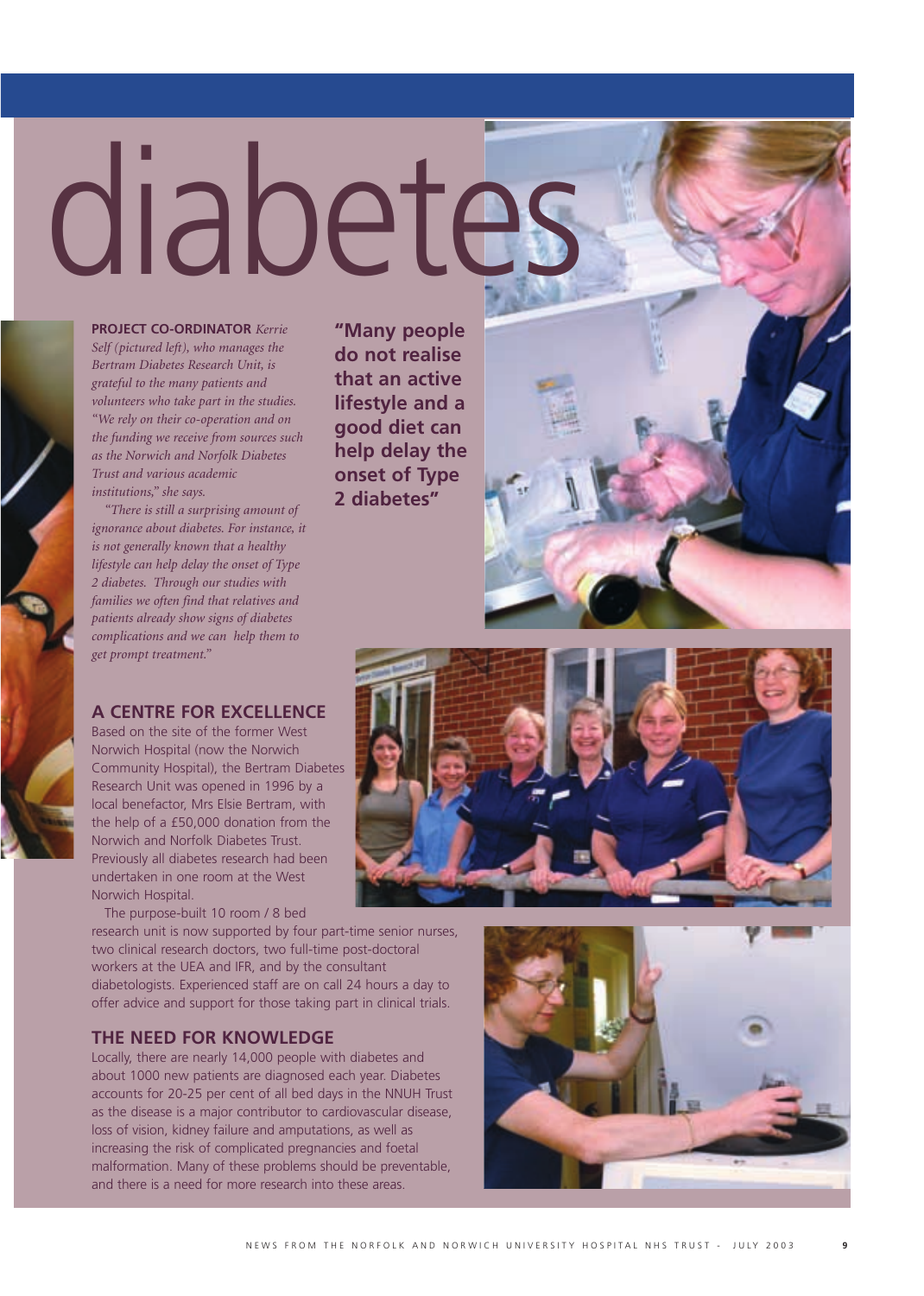#### COMMENT

#### IMPROVING WORKING LIVES

### **THE TRUTH BEHIND THE HEADLINES**

**IF MOANING** about the National Health Service was an Olympic sport, the British would be at the top of the Gold medal table. Reading the newspapers you might think we spend our working day trying to dream up new ways of wasting the taxpayer's money and making life as difficult as possible for our patients.

The truth is rather different. The



quality of care in our hospitals is exceptional and recognised every year by literally hundreds of thousands of people.

Patients may be sick of politicians, they may be worried about the NHS and wish more resources were available to us, but they have nothing but praise for our staff.

Recently we've been seeing some 1,200 inpatients each week. At the same time the number of emergency admissions has been rising by around 27 per cent. As I pointed out at the Trust Board in June, we are seeing more patients than ever before and we are one of the most productive trusts in the country, yet we are still breaching targets. Therein lies the paradox: you can be a well-managed hospital which is doing really well and succeeding for patients, yet you may not meet external targets.

Unquestionably we do face some short-term difficulties. However, the Board is confident that together we can resolve those issues and we will leave no stone unturned to do so.

We do have one priceless asset, however: the people who work here. And that is what gives me so much hope for the future. With you, nothing is impossible. Our two hospitals, Cromer and NNUH, can provide the best acute healthcare in the world.

*David Prior Chairman, Norfolk and Norwich University Hospital NHS Trust* **IT IS NOW** two and a half years since the IWL (Improving Working Lives) initiative was launched nationwide. In the first of a series of twice-yearly updates, deputy head of Human Resources **Lynne Middlemiss** reports on plans to keep the IWL flag flying and create a better working environment for all our staff Improvi

**THE STERLING** work of our IWL (Improving Working Lives) teams was recognised when we were awarded 'Practice' status, following an accreditation visit in February. Now we are keen to keep up the momentum as we aim for 'Practice Plus'.

Progress has been made in a number of key areas. In response to our IWL staff survey in September 2001, the IWL Accommodation Working Group has been looking at issues involving lighting, ventilation and door handles. These concerns are now being followed up by the Trust's Director of Facilities, David Walsh.

All rest rooms will be equipped with a minimum standard of furniture and equipment - starting this autumn - and other facilities are now being considered, including the need for more outside seating at NNUH.

Travel issues have received a lot of attention and additional car parking spaces have now been approved, although we still have a waiting list and there will continue to be pressure on the staff car park.

A review of ward staffing took place in May and the recruitment and retention group are continuing to monitor the situation. Our nurse vacancies are currently the lowest for some years.

The Trust's new Communications Action Plan has takes into account the recommendations of the IWL Communications Group, to encourage more face-to-face contact between senior managers and staff and better use of the internet.

A childcare co-ordinator has been appointed (a joint initiative with other Norwich health trusts) and we hope to be able to offer childcare vouchers to staff from this autumn. We are also working with new providers to plan an on-site nursery. In addition, funding is being provided for

## **Progress on the IWL Action Plan**

The following progress has been made:

- A summary of our Human Resources Strategy is available to all staff.
- Recruitment and retention work will now focus on other groups of staff besides nursing.
- The Disability Advisory Group is undertaking an access audit.
- We are planning new strategies for dealing with bullying and harassment
- A Staff Charter is being prepared.
- A separate IWL group now meets regularly at Cromer Hospital.
- A draft career-break policy has been agreed as part of a revised special leave policy - to be issued this summer.
- Targets are being introduced to reduce violent incidents and accidents to staff.
- A special project group is assessing ways of meeting New Deal requirements for junior doctors.
- An action plan is being prepared with the JSCC (Joint Staff Consultative Committee) on the annual Staff Attitude Survey.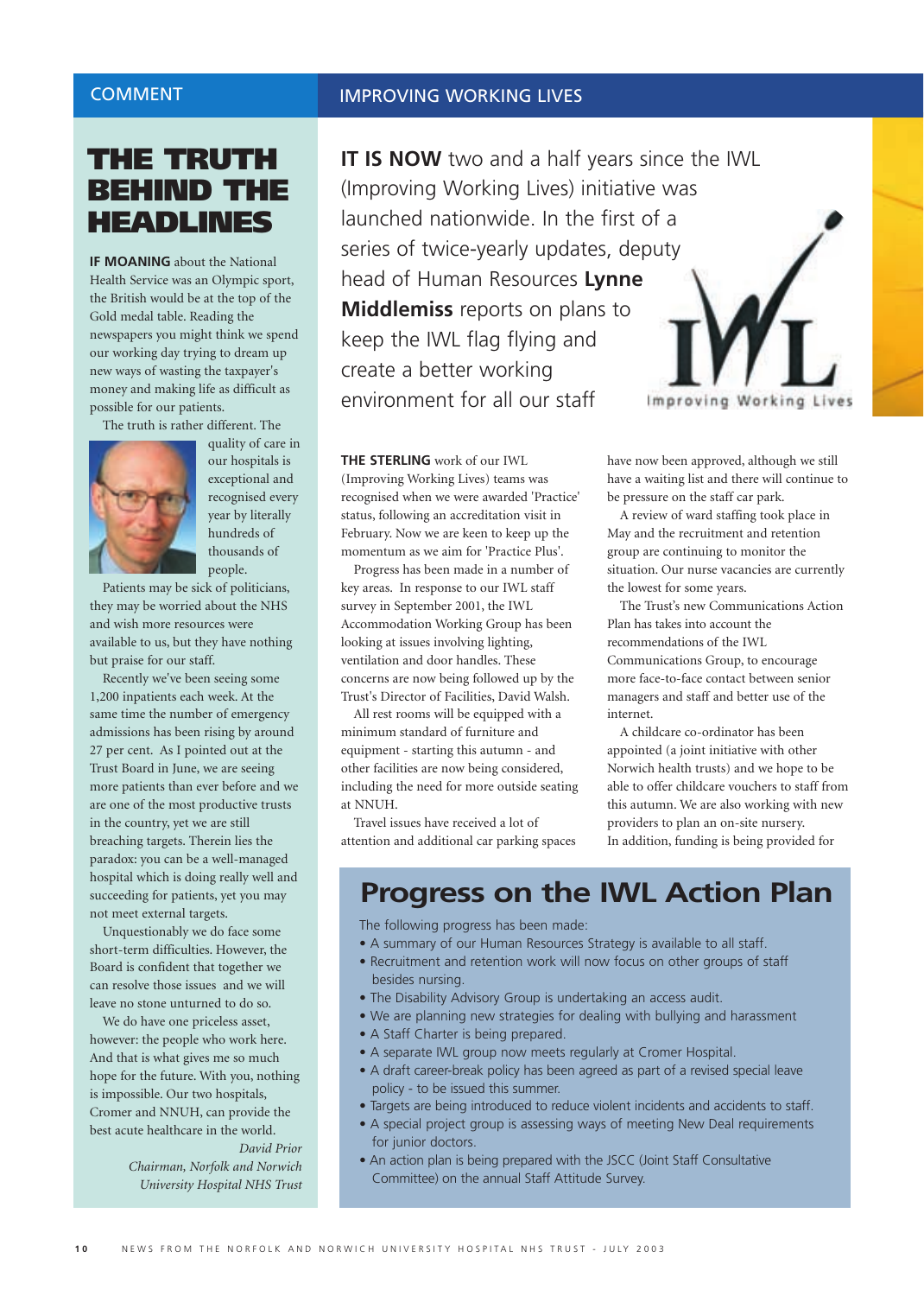

**BALANCING HOME** *and family life came under the spotlight when the Trust held a 'family day' to celebrate National Childcare Week. Staff were able to get advice about tax credits for working families and learn about the proposed nursery at NNUH, the holiday play scheme and family friendly Trust policies*

an extra CAB (Citizens Advice Bureau) session for staff at NNUH.

All work on IWL is now fully integrated into the Trust's mainstream service planning. However, the IWL identity and logo will continue, as it is recognised across the NHS as a focus for delivering a better working environment for staff.

Our plans for Practice Plus (timescale 2005/6) will be based on the draft national standards and specific Trust issues. This work will help to ensure that:

• All business plans are checked against IWL standards

• Greater focus is given to recruitment and retention through new divisional teams

• Our strategy for dealing with bullying and harassment becomes more effective

• We continue to extend training opportunities to all professional and support staff

• We strive hard to introduce more effective and consistent staff involvement across the Trust and monitor our success through

#### **Can you help?**

*The current IWL team has 21 members who meet every two or three months. We need new members to ensure we are representing all groups of staff - in particular medical and clerical staff including those based at the Norwich Community Hospital or Aldwych House. If you would like to help please contact Lynne Middlemiss by email on Ext. 2211.*

## **CAN WE STILL AFFORD OUR JUNIOR DOCTORS?**

*Consultant paediatrician Nandu Thalange looks at the impact of new working arrangements for SHOs*

**THE NEW DEAL** was designed to protect hard-pressed junior doctors from working excessively long hours and to improve their working conditions.

Fine, in theory. But thanks to

overtime 'penalty' payments, some SHOs (junior doctors) are now earning more than some of the consultants



who take responsibility for their work! Even experienced nurses can achieve only a fraction of this through a combination of additional qualifications and exceptional clinical expertise.

The New Deal is a bad deal for taxpayers, for the cash-strapped NHS, for patients and for the junior doctors who ironically stand to gain so much cash from it.

Of course, it doesn't follow that all the time I spent in training (about 19,000 hours) was quality time. But junior doctors will now spend only around 7,000 hours in training and, because of their shift patterns, much of this will be outside the regular working week when most good training opportunities arise.

A recent survey of medical registrars conducted by the Royal College of Physicians found that the new working arrangements were grossly detrimental to training, continuity of care and home lives, and an overwhelming majority preferred some modification of the old 'on-call' system.

Patients now experience care from a multitude of different doctors rarely seeing the same one twice, unless it happens to be the consultant. Failing to follow patients

through their illness is grossly detrimental and takes away personal responsibility - 'If I don't do it, someone else will…'

So what is the alternative? It has long been recognised that nurses,

#### **''With appropriate training, nurses can do many of the functions of a junior doctor and indeed, do them rather better "**

appropriately trained, can do many of the functions of a junior doctor and indeed, do them rather better. It is now common practice for nurses to conduct pre-operative assessments and a wide range of day-case investigations. Even front-line roles such as infant resuscitation and neonatal intensive care are now routinely undertaken by nurse practitioners in our own Trust.

So in future, rotas will be populated by nurse practitioners and career-grade doctors who are not in training and therefore do not qualify for these extra payments. SHOs will be employed for training purposes only, for a maximum 40 hours per week. Continuity of care will be greatly enhanced.

Consultants will no doubt continue to work well over the New Deal's stipulated maximum hours. They may be comforted to know that one day they will earn as much as their registrars.

But that's another story…

*• The Viewpoint column is written from a personal perspective and does not necessarily reflect the views of the Trust. If there is a subject you feel strongly about, please send your contribution to Sue Jones, Editor, Communications dept, NNUH.*